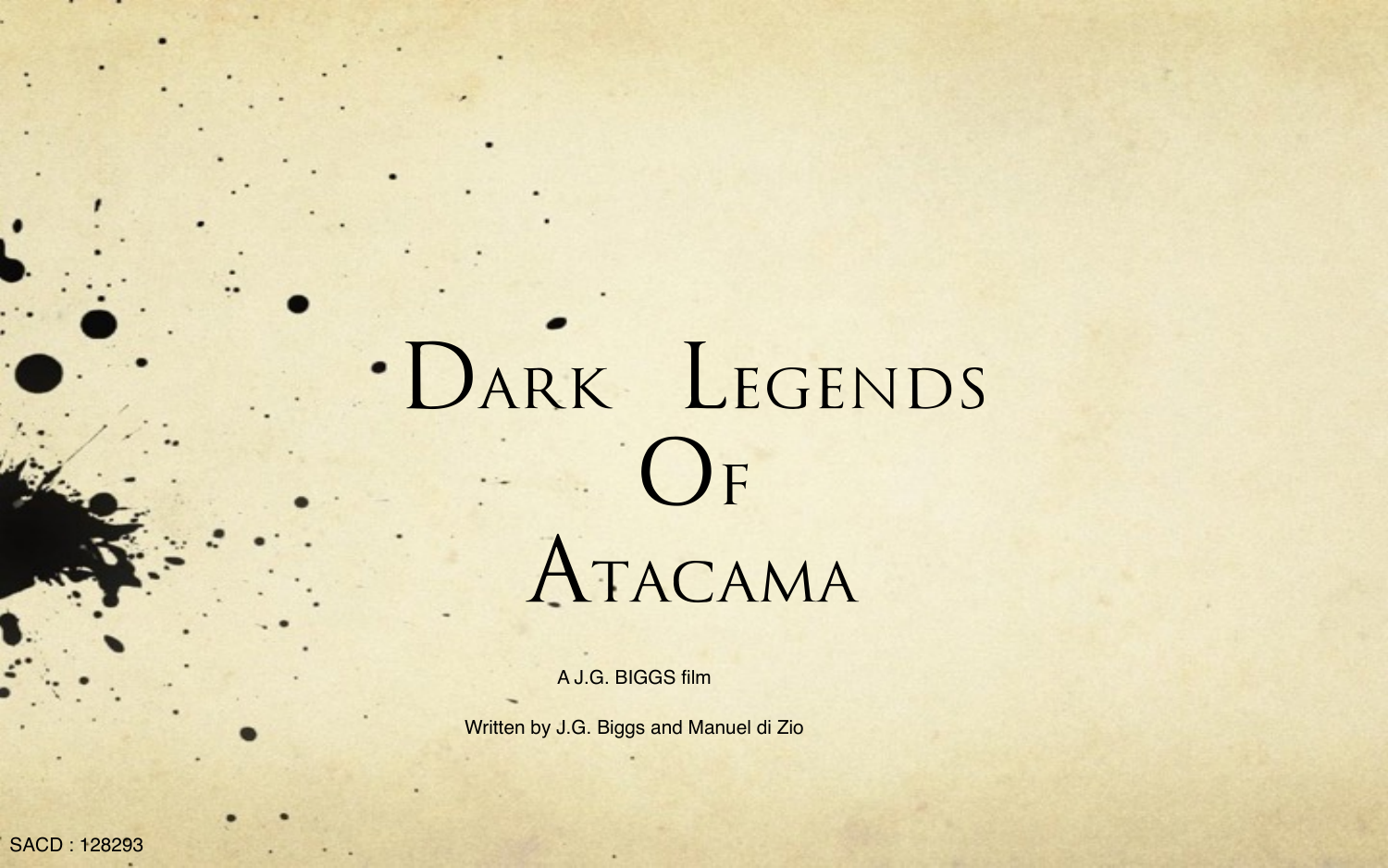### PITCH

- **1540, Chile, Atacama Desert.**
- **The conquistador Don FRANCISCO DE FUENZALIDA and**   $\bigcirc$ **his men have for mission to find two Spanish deserters. Under an infernal heat, they are going to discover an enemy so mysterious as terrifying. Their survival is now at stake.**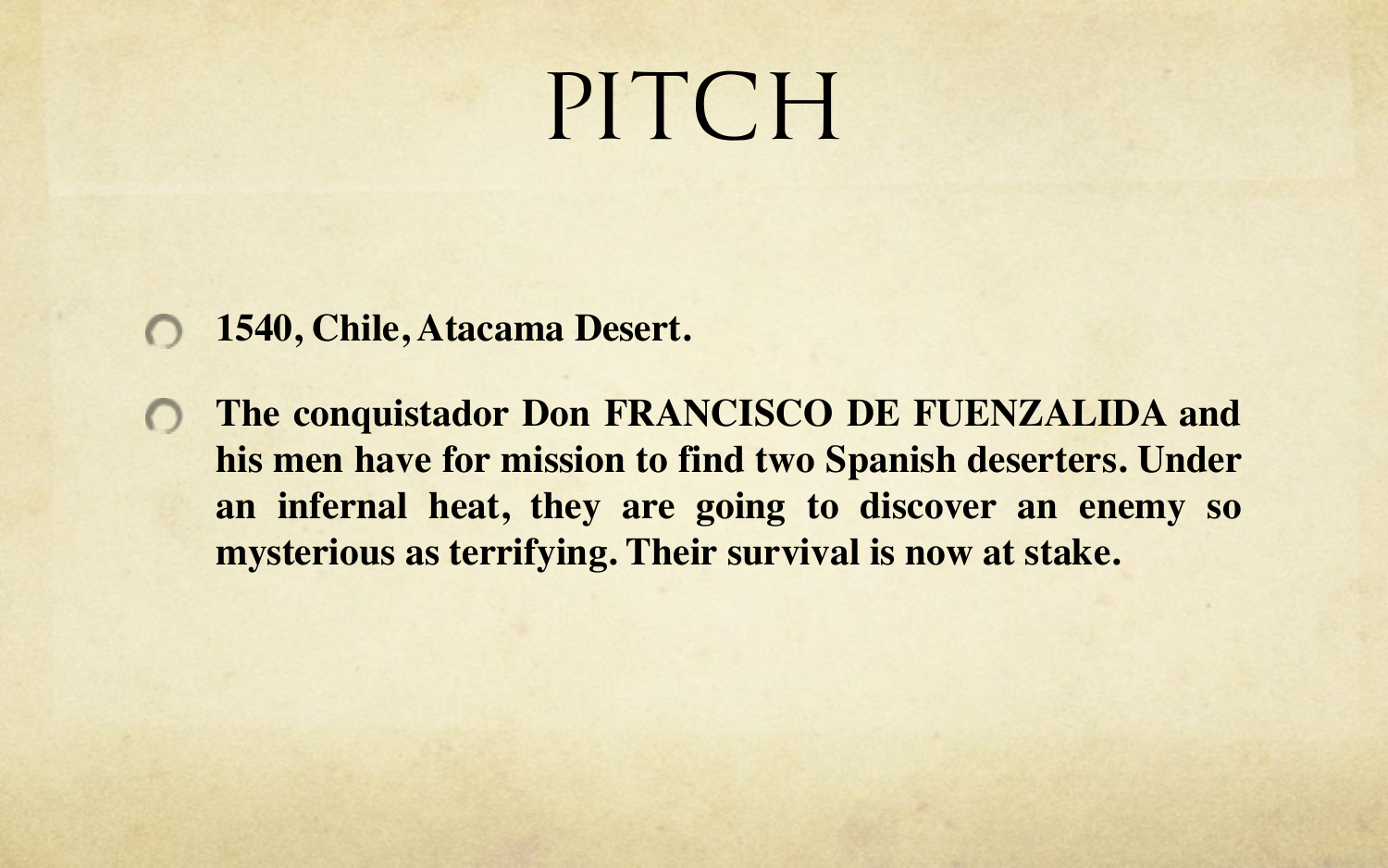## TREATMENT

#### **Año1540, Chile**

**A night full of stars, two conquistadors run away through the Atacama Desert… They ignore that it's the driest area of the world.**





**These two deserters stole some important documents belonging to the Spanish crown. Exhausted, thirsty, they find finally refuge in a cave. This is where a mysterious black shape kills them wildly.**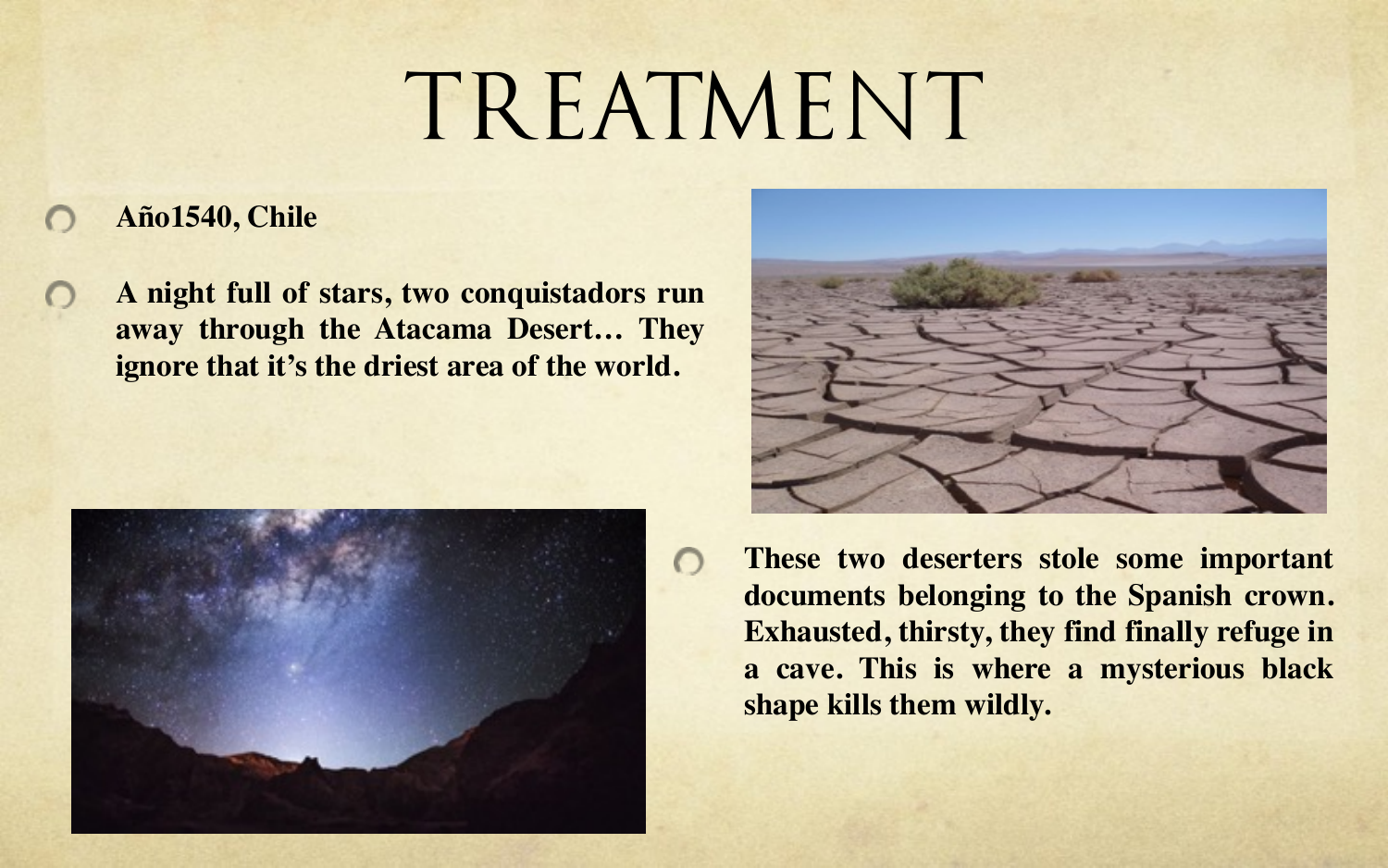- **On horseback, captain Don Francisco DE FUENZALIDA watches how a small Inca**   $\cap$ **village is reduced to ashes by his soldiers. Screams, pain, tears of the natives. Spanish swords killing merciless, dead Inca bodies everywhere… and the blood dyes the river in… red.**
- **During his interrogation (and before a sword cuts his head), an old Inca talks, in his mother language, about a threat, evoking the "NIUSTA". After his clear-cut head falls and stops still on the ground, his eyes seem to fix FUENZALIDA who goes out immediately of his torpor. The captain ends the massacre by giving the order to his men to hit the road.**
- **Their mission: find as quickly as possible both deserters and stolen documents.**◯



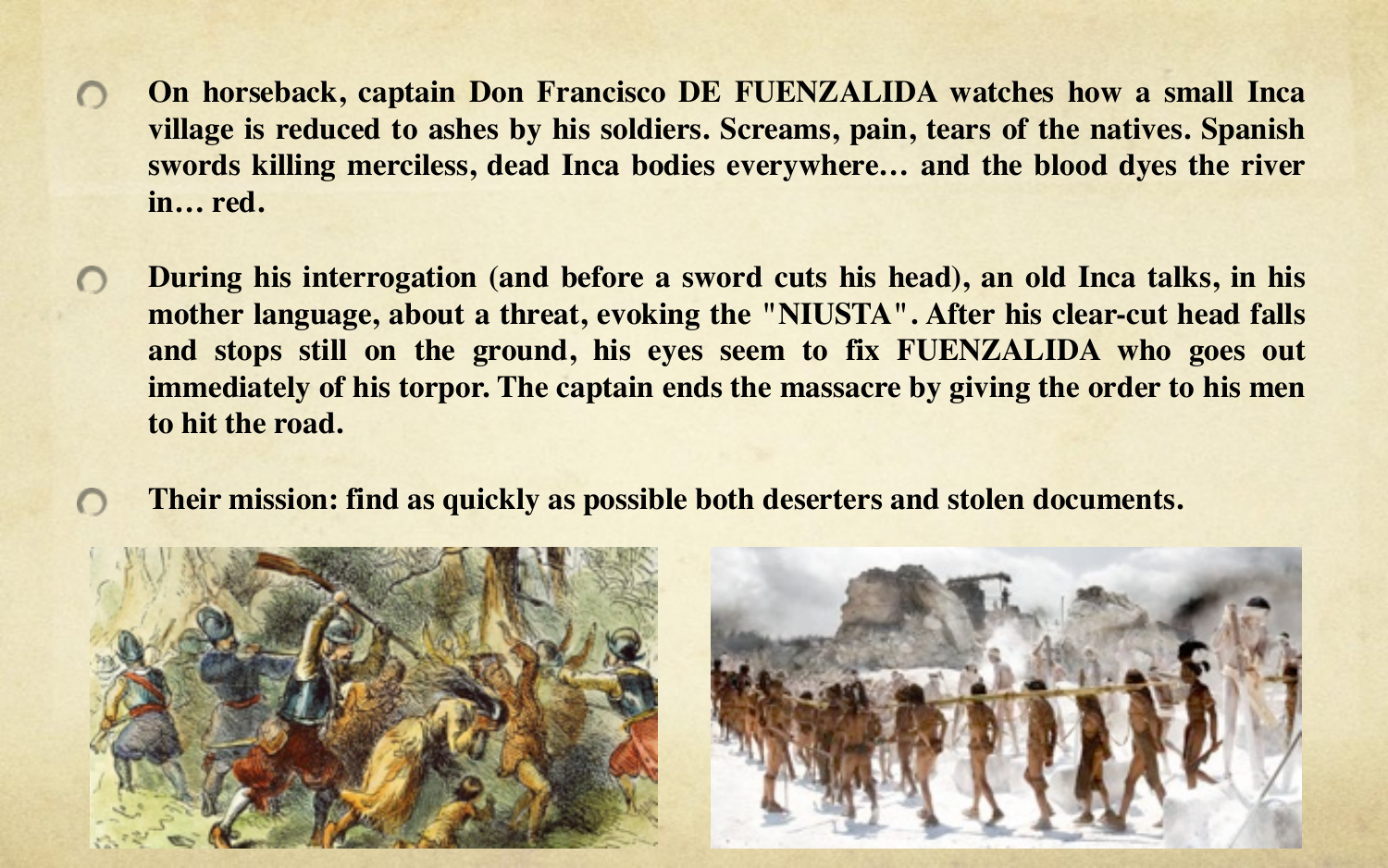- **Under a crushing heat, the expedition starts again immediately. The caravan consists of**   $\circ$ **armed to the teeth conquistadors and Incas prisoners. The latter, charged as mules, and chained between them, are tortured by the soldiers. In the Spanish ranks are VALIENTE, a black slave who become the right hand of the captain, and SANTA CRUZ, commander who is in direct conflict with Fuenzalida (because he cannot stand being managed by younger than him).**
- **FELIPILLO, a teenager prisoner, is the interpreter. Worried about the last words of the**   $\circ$ **old Inca, FUENZALIDA questions him. The translator tells him then the legend of "NIUSTA" …**
- **NIUSTA, girl of a high priest of the sun, returns every night from the dead to kill the**   $\circ$ **"baptized" (Spanish), to avenge her people. FELIPILLO speaks also about a solar eclipse which approaches and would increase the avenging hatred of the resuscitated princess.**
- **Confused, FUENZALIDA and his soldiers do not know how to interpret this story.**   $\circ$ **SANTA CRUZ, outraged by these words, beats violently FELIPILLO to silence him. Fuenzalida has to interfere to save Felipillo's life !**
- **Between both Spanish captains, the tension is tangible.** $\bigcap$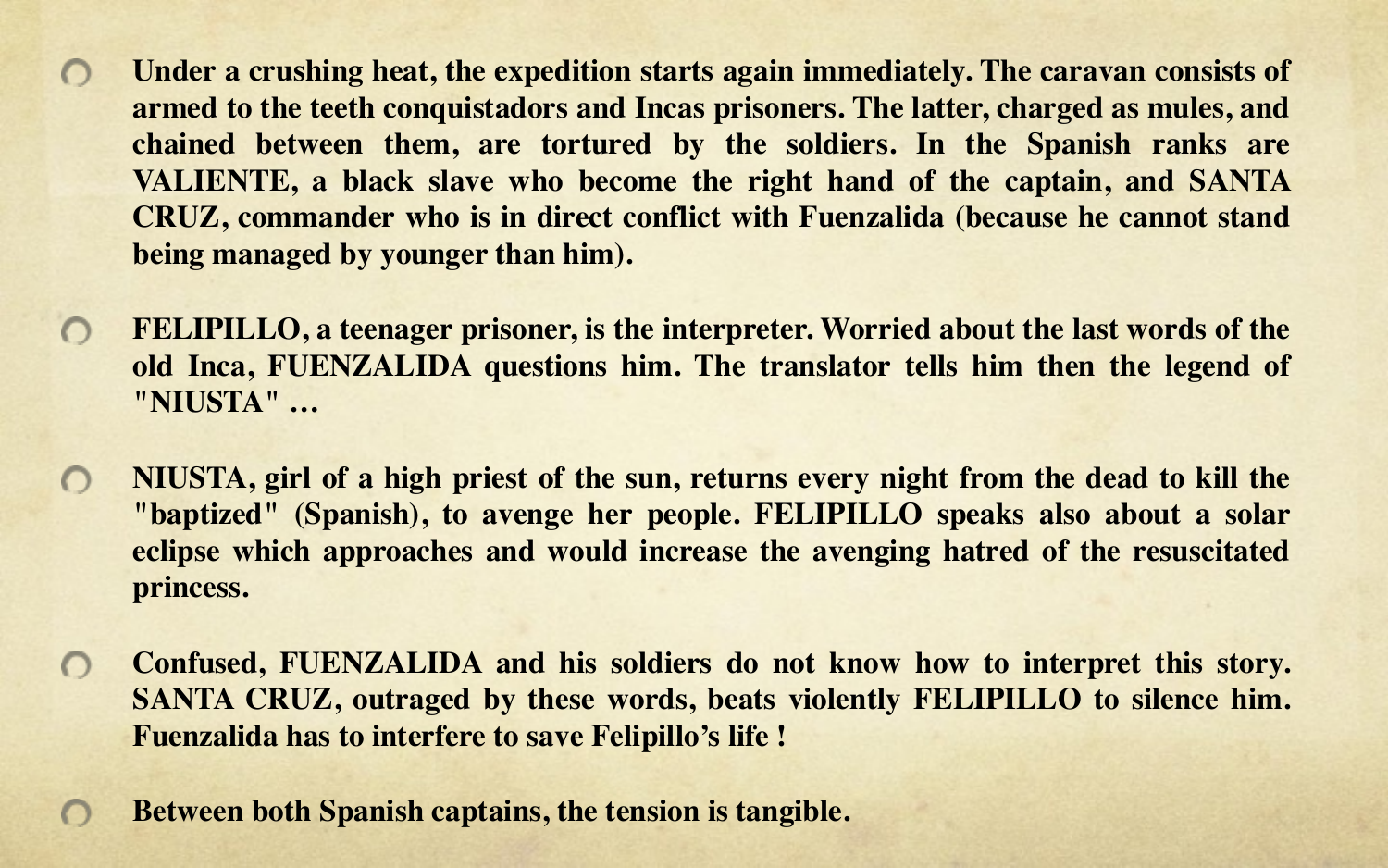- $\circ$ **At freezing and silent night, a spanish soldier watches the surroundings. The mysterious « black shape » sneaks in the camp… It appears in front of guard, strikes him, then bends over the corpse and leaves him two marks on the neck. As soon as the sun rises, the mysterious « black shape », disappears behind a hill of sand.**
- **VALIENTE discovers the corpse of his brother of weapon and warns FUENZALIDA.**
- **A doubt invades the captain … " And if FELIPILLO was right… told the truth about**   $\bigcap$ **the NIUSTA? »**
- **To maintain the order in his troop, avoid the desperation and keep his men focus on**   $\bigcirc$ **their mission, FUENZALIDA orders VALIENTE to lie to the rest of the group: the "missing" soldier will have simply deserted.**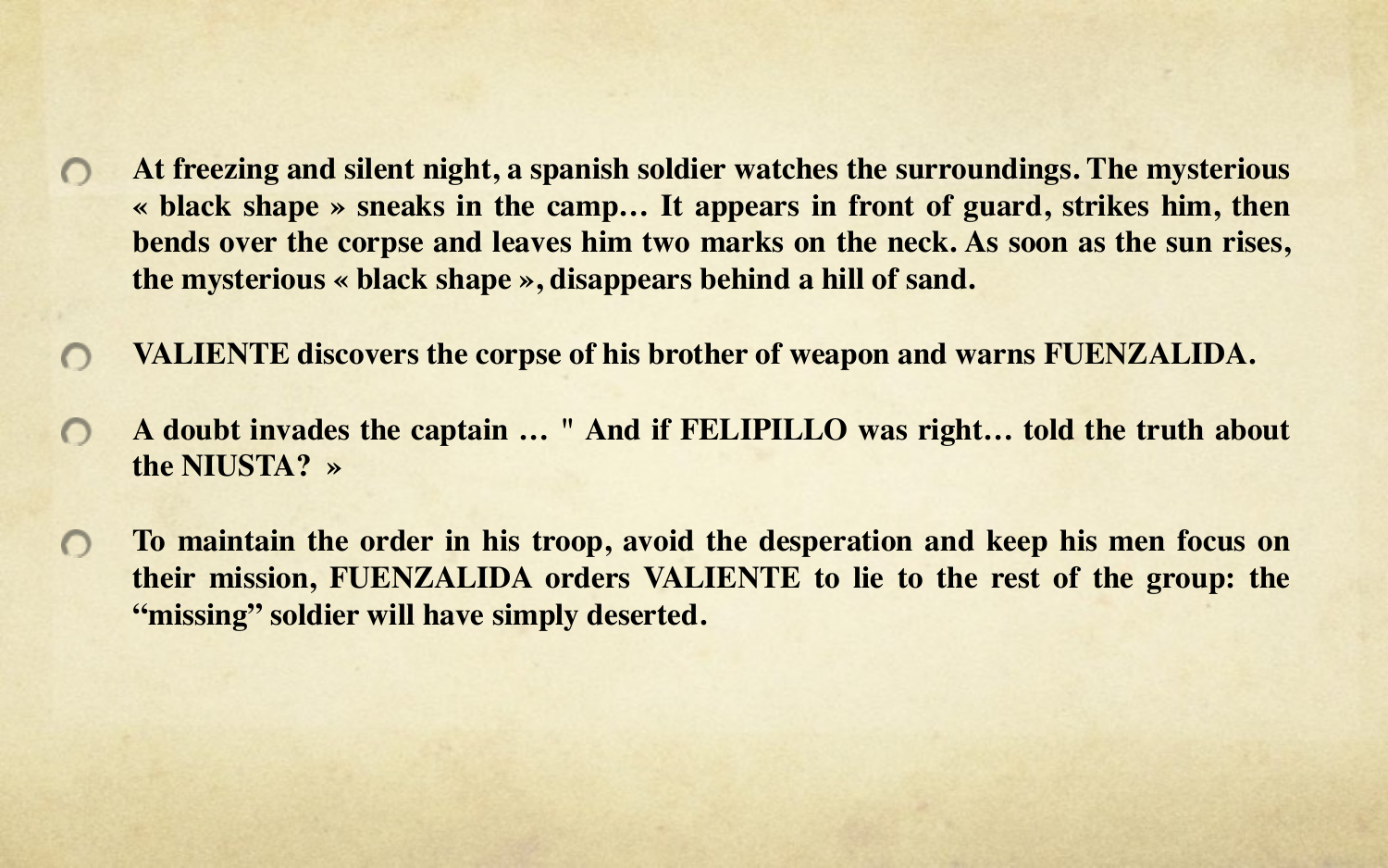- **The manhunt starts again and the spread out indications show them that they follow the**   $\circ$ **right track.**
- **In a narrow passage lined with rocks, Spanish fall in an ambush led by Inca rebels.**   $\Omega$ **Inca's lances and sharp axes against heavy arquebuses of the Spaniards. In both camps, warriors are « pierced » and die in atrocious sufferings. The conquistadors manage to push away their aggressors. Two inca rebels are made prisoners.**
- **Mad with rage, SANTA CRUZ chops off both Rebel's hands. He then releases them for**   $\bigcirc$ **"the example" and to deliver a message: » Nobody challenges the Spanish crown! »**
- **After burying the conquistadors and letting rot the Inca corpses at the mercy of the**   $\circ$ **vultures, the caravan pursues its way. Morale is low and reserves are running out. After hours of exausting walking, the camp is set up for the night.**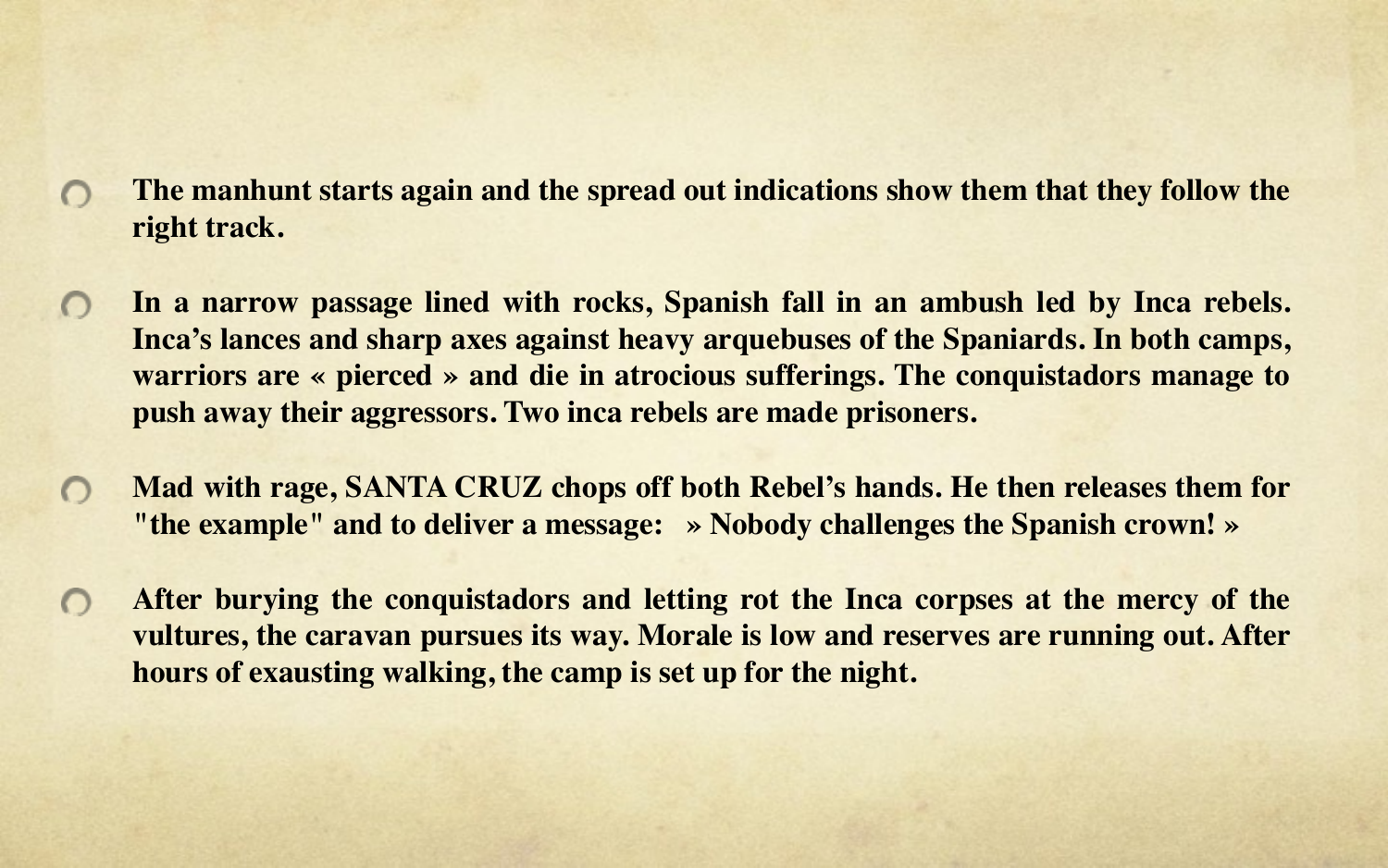- **In the early hours, the shout of a carrier wakes soldiers and prisoners.**  $\circ$ **Two Spanish are found dead, with curious wounds looking like bites. Spaniards argue, positions diverge. Some of them question the legitimacy of their mission and want to go back home. Some evoke "NIUSTA" whereas others accuse the carriers of these murders.**
- **The chaos reigns now in the soldiers' ranks. FUENZALIDA tries his best to keep the**   $\bigcirc$ **situation under control, even with all the doubts he has. It's a confused captain who begins to see all the inhuman, cruel and bloodthirsty aspect of the Spanish Conquista … This confusion assails him, his thoughts get more and more mixed in the painful memories of his first expedition in these lands.**
- **But the captain knows that he cannot return without the stolen documents and thus**   $\bigcap$ **orders to his troop to take back the mission. While SANTA CRUZ (wounded during the ambush) recovers, he is more and more aggressive to his captain and the slaves.**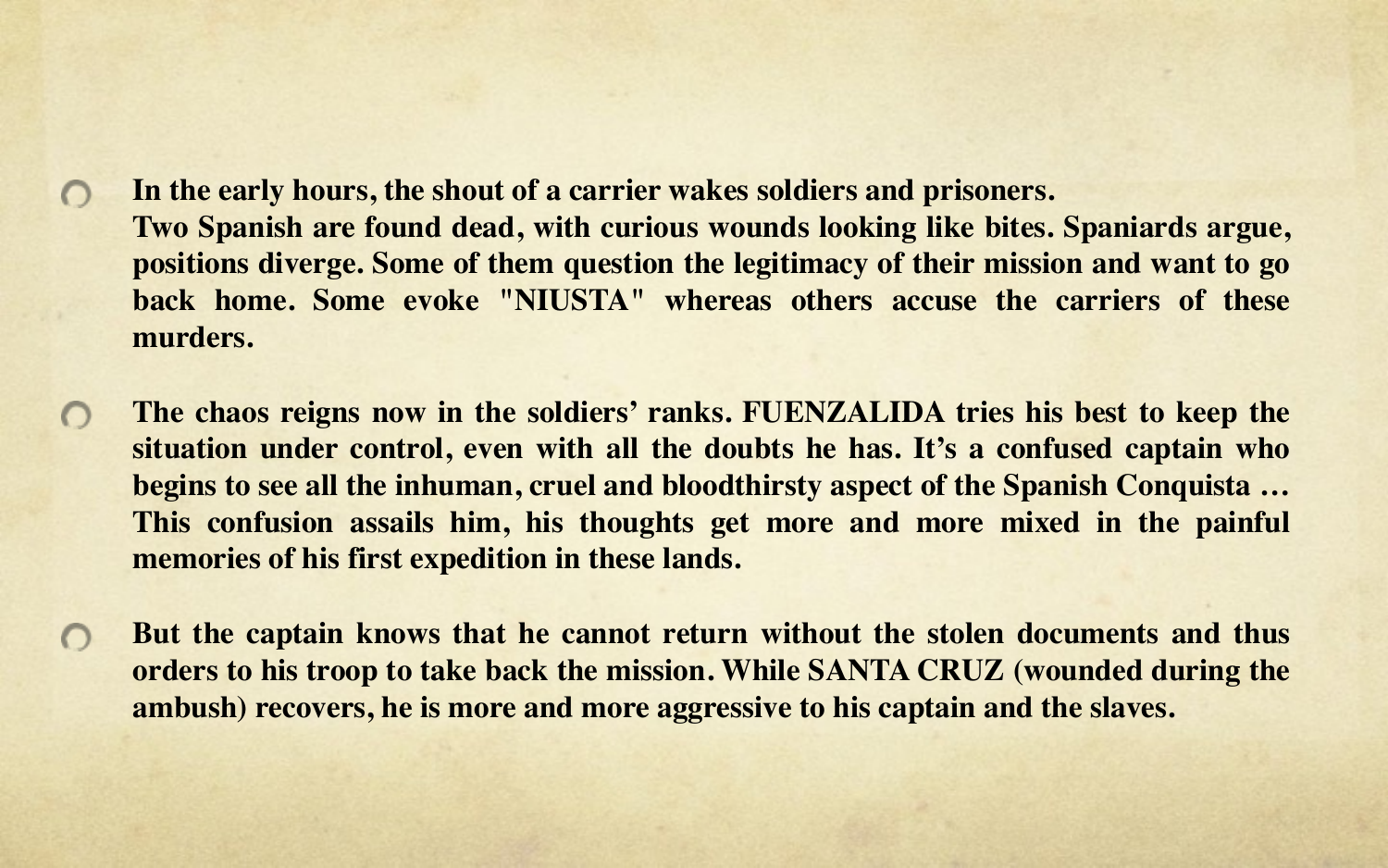- $\circ$ **The walk is endless. The worrying silence from everybody, the crushing heat of the desert, the sensation of vulnerability and the lack of food and water weaken morally and physically the convoy. The men, feverish, begin to have difficulty in distinguishing the reality of the imagination …**
- **On the track of the deserters, the troop enters a forest of "Tamarugos", trees with**   $\bigcirc$ **tortured and threatening forms. They find decaying bodies, skeletons there. A logbook found on one of the corpses, makes understand FUENZALIDA that they are … in the cave of the "NIUSTA".**
- **The danger turns then to nightmare when a total eclipse makes the daytime disappear.**   $\circ$ **As FELIPILLO had predicted. Their survival is now at stake and the truth on the mysterious princess Inca soon revealed.**

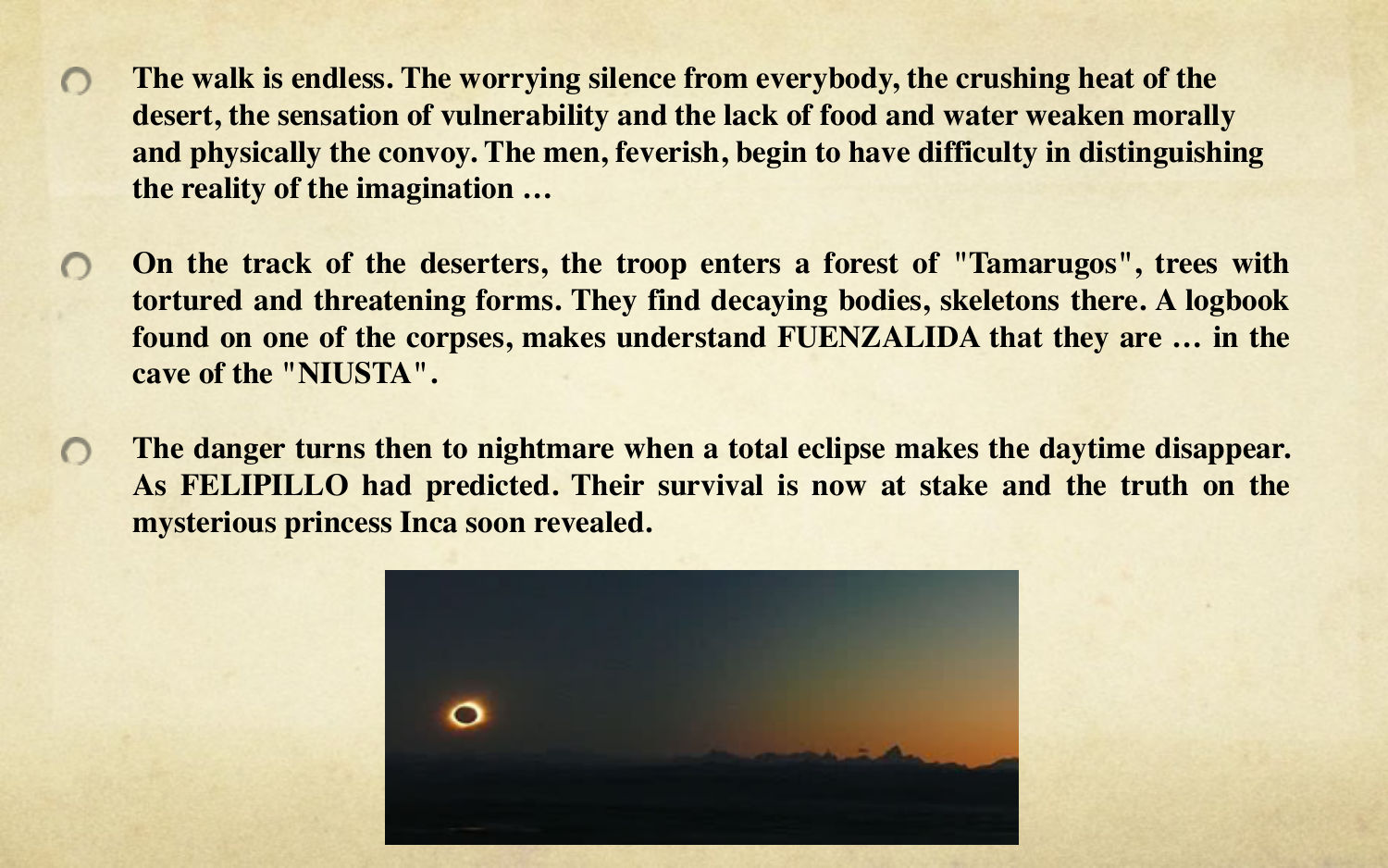# DIRECTOR'S WORD

- **Historic thriller, DARK LEGENDS OF ATACAMA is a denunciation of all the horrors**   $\bigcirc$ **committed by the "civilized" on the "savages". By Europe on the New World. By the Christians on the " lost souls ". It's a reminder of the rape and almost extermination of the big native cultures in Americas.**
- $\bigcirc$ **This story also speaks about a man, FUENZALIDA. A man obliged to return in a country where he had sworn to never return. The deeper he goes in these lands, the more he is faced with himself, in his past acts, with the atrocities that he saw and had to commit. Love, Family, Origins and Fate, urge him to question on the sense of his life, in search for REDEMPTION.**
- $\circ$  **This search, one of the main themes of the movie, takes FUENZALIDA to a forced journey to the purgatory through a way that has only two issues: LIFE or DEATH. He can either stay a DAMNED SOUL or know FORGIVENESS. Our main character is constantly between these two possibilities.**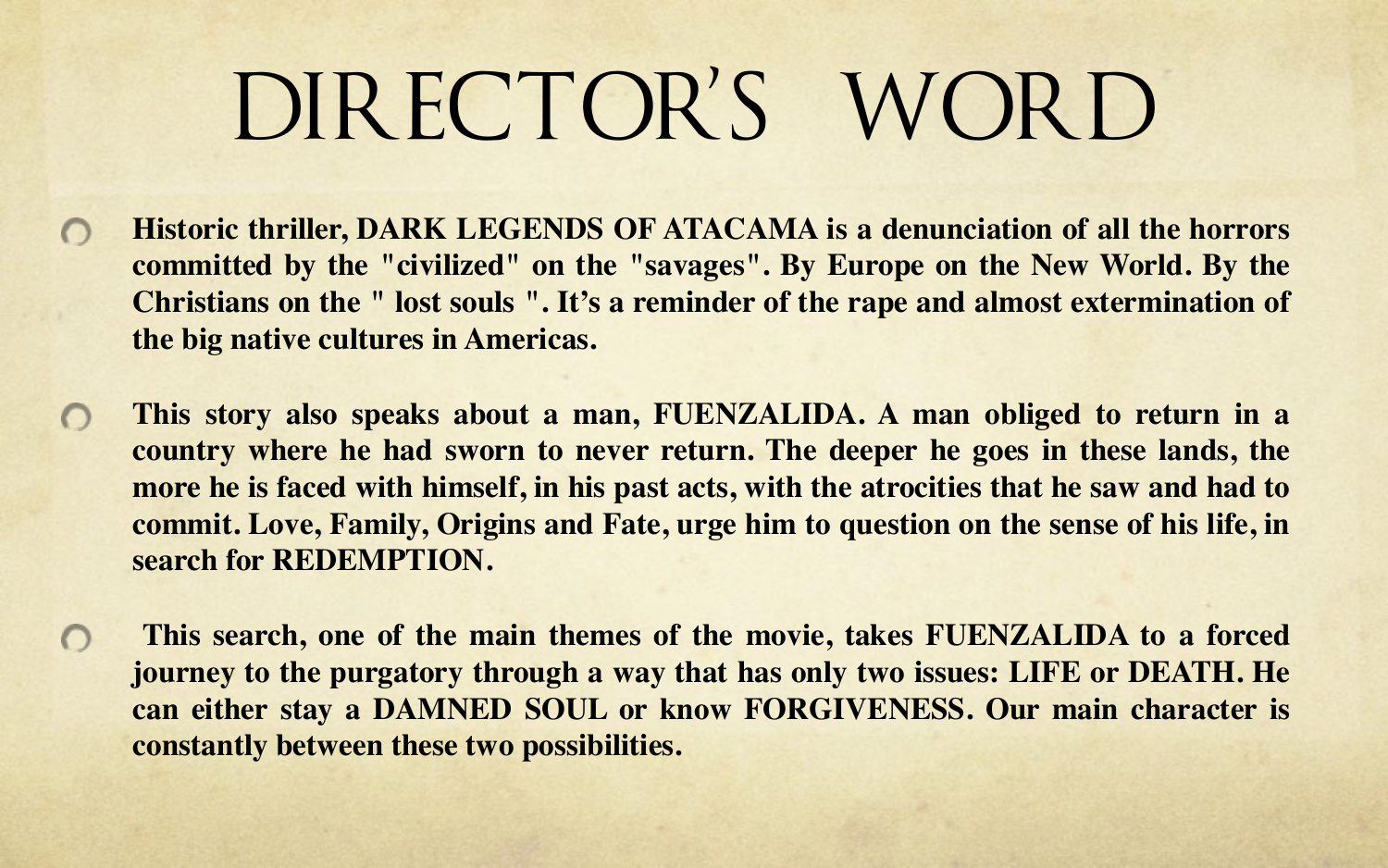- $\circ$ **The movie draws from the Chilean urban legends, in particular the most known: THE LEGEND OF NIUSTA. Born in the region of Atacama, this myth tells the resurrection of an Inca princess, girl of a powerful priest of the sun, who kills the Spanish Christians and avenges her people. Today still, in July, we celebrate in Chile, the "NIUSTA".**
- **The parallel stories around FUENZALIDA and NIUSTA highlights another essential**   $\circ$ **theme: THE LOST LOVE. For the conquistador as for the princess this is a source of vengeance.**
- $\circ$  **The blueprint of this movie is clearly paralyzing FEAR of the UNKNOWN, fear fed by the chivalry novels from the XVth century. The Conquistador and his men believe in any sorts of SUPERSTITIONS and crepuscular imagination. In the Atacama Desert, life flirts constantly between DREAM and REALITY. Mirages are mixed with fear, strong heat, thirst, and freezing nights. The thirst and the hunger become an invisible enemy.**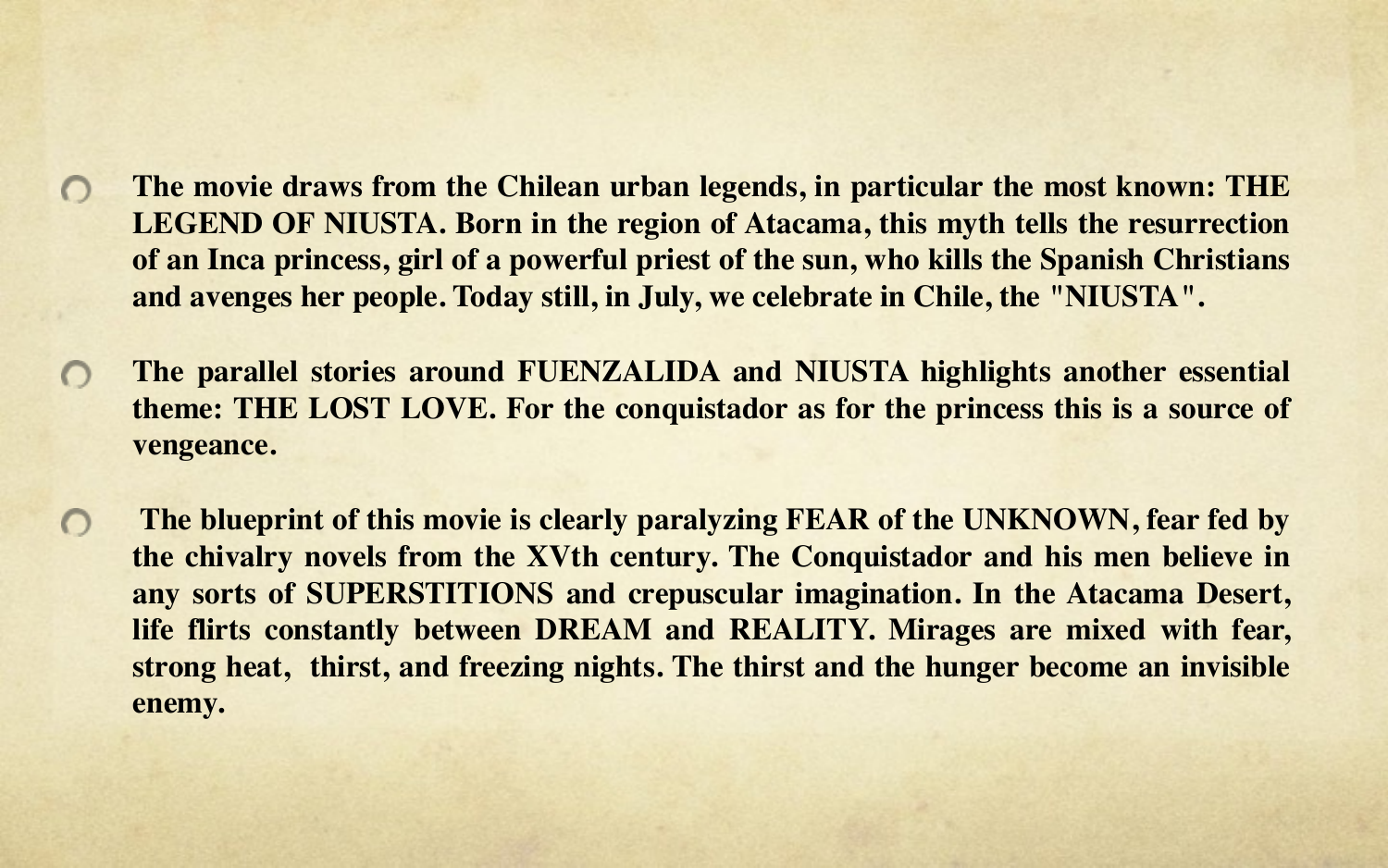- **Visually, I'll put the focus on the faintness and discomfort, the perpetual fear and the**   $\Omega$ **uncomfortable silences to immerse totally the spectator at the heart of this expedition.**
- **There will be no escape, no « pause ». The constant TENSION is the mainspring of the**   $\circ$ **movie. The D Day sequence of "SAVING PRIVATE RYAN" by Steven Spielberg is an undeniable reference of this movie. The public will feel the pain and the SUFFERING of the characters in a very intimate way. The « hand held camera » will increase this effect and give realistic feel. Almost as a real life documentary.**
- **However, some scenes will be visually more stylized (less shaky) to enhance the main**   $\bigcirc$ **characters feelings. The public will feel the DIRTY side and SOULS LOST of these men crossing the desert. They never wash themselves and some have even lost their teeth because of the scurvy. Their past, their personalities, their intimate stories but also the way they eat, they speak and think, find here their importance and are not simple details of the scenario.**